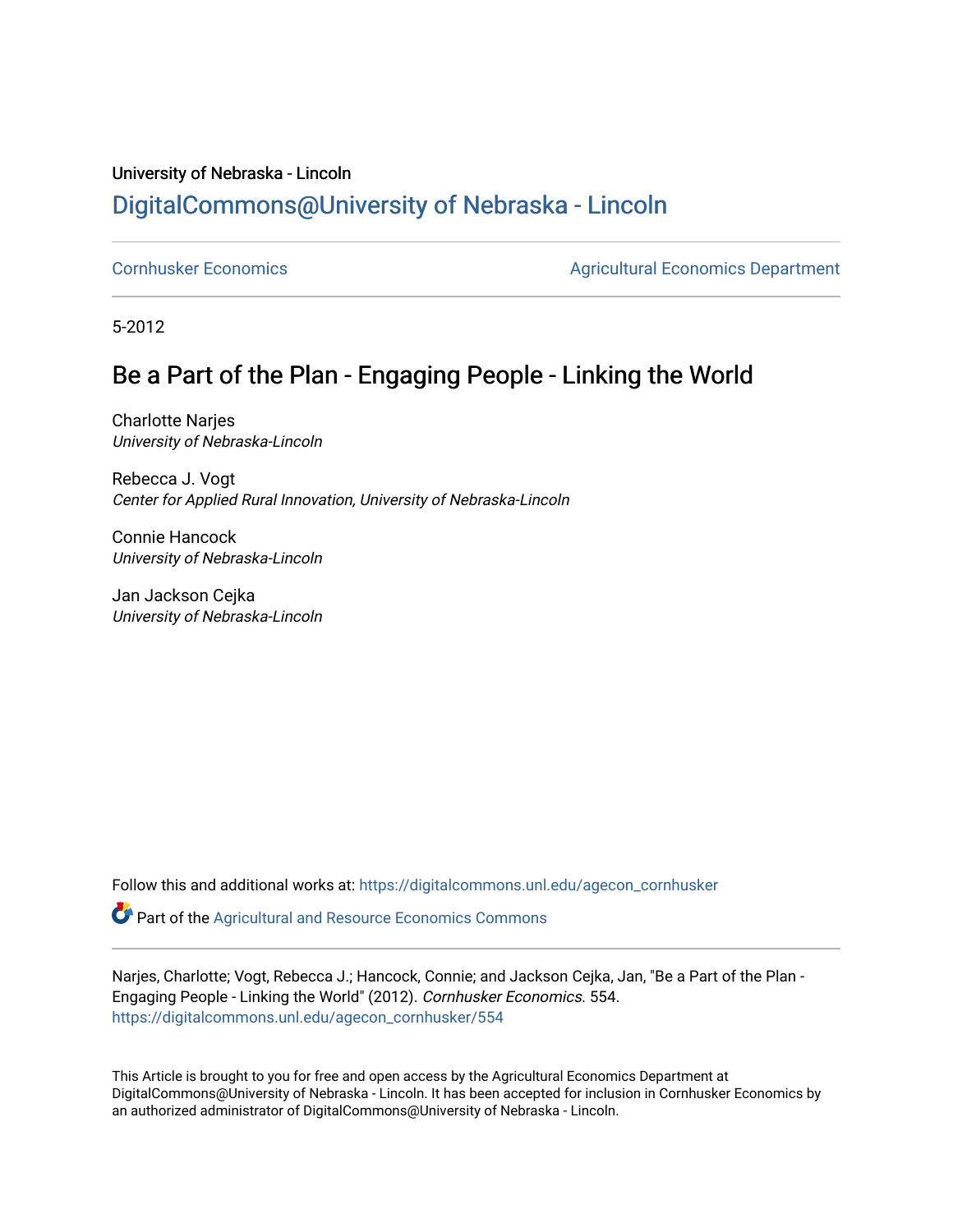# **CORNHUSKER ECONOMICS**



May 23, 2012

**University of Nebraska–Lincoln Extension**

Institute of Agriculture & Natural Resources Department of Agricultural Economics http://agecon.unl.edu/cornhuskereconomics

### **Be a Part of the Plan - Engaging People - Linking the World**

|                                                                                          | Yr       | 4 Wks    |          |
|------------------------------------------------------------------------------------------|----------|----------|----------|
| <b>Market Report</b>                                                                     | Ago      | Ago      | 5/18/12  |
| <b>Livestock and Products,</b><br><b>Weekly Average</b>                                  |          |          |          |
| Nebraska Slaughter Steers,<br>35-65% Choice, Live Weight<br>Nebraska Feeder Steers,      | \$108.07 | \$123.46 | \$124.17 |
| Med. & Large Frame, 550-600 lb<br>Nebraska Feeder Steers,                                | 147.66   | 180.44   | 175.28   |
| Med. & Large Frame 750-800 lb.<br>Choice Boxed Beef.                                     | 130.33   |          |          |
| 600-750 lb. Carcass.<br>Western Corn Belt Base Hog Price                                 | 176.83   | 185.12   | 191.45   |
| Carcass, Negotiated.<br>Pork Carcass Cutout, 185 lb. Carcass,                            | 93.26    | 80.63    | 84.63    |
| 51-52% Lean<br>Slaughter Lambs, Ch. & Pr., Heavy,                                        | 97.01    | 77.34    | 82.06    |
| Wooled, South Dakota, Direct<br>National Carcass Lamb Cutout.                            | ÷        |          |          |
|                                                                                          | 401.04   | 366.57   | 357.08   |
| Crops,<br><b>Daily Spot Prices</b>                                                       |          |          |          |
| Wheat, No. 1, H.W.                                                                       | 8.19     | 5.46     | 6.25     |
| Corn, No. 2, Yellow<br>Nebraska City, bu                                                 | 7.55     | 6.10     | 6.56     |
| Soybeans, No. 1, Yellow<br>Nebraska City, bu                                             | 13.99    | 14.13    | 13.79    |
| Grain Sorghum, No. 2, Yellow<br>Dorchester, cwt                                          | 12.05    | 10.23    | 10.64    |
| Oats, No. 2, Heavy<br>Minneapolis, MN, bu.                                               | 3.64     | 3.51     | 3.63     |
| Feed                                                                                     |          |          |          |
| Alfalfa, Large Square Bales,<br>Good to Premium, RFV 160-185<br>Northeast Nebraska, ton. | 140.00   | 225.00   | 200.00   |
| Alfalfa, Large Rounds, Good<br>Platte Valley, ton                                        | 90.00    | 145.00   | 145.00   |
| .<br>Grass Hay, Large Rounds, Good<br>Nebraska, ton.                                     |          | 97.50    | 97.50    |
| Dried Distillers Grains, 10% Moisture,<br>Nebraska Average.                              | 215.00   | 236.50   | 220.00   |
| Wet Distillers Grains, 65-70% Moisture,<br>Nebraska Average.                             | 80.50    | 78.00    | 79.00    |
|                                                                                          |          |          |          |
| *No Market                                                                               |          |          |          |

Exploring efforts to increase broadband adoption and utilization in Nebraska will increase community vitality and economic growth. The Nebraska Broadband Initiative, which is in its third year, is designed to increase adoption and utilization of broadband in communities/regions with an empasis on unserved and underserved regions. Following are a few highlights on current activities.

#### **Broadband Mapping**

The Nebraska Public Service Commission recently launched a new website to take a closer look at broadband service in the state. Have you ever wondered what Internet providers offer service in your area? Or just how fast your service really is? A new website from the Nebraska Public Service Commission can help answer those questions <https://nebb.broadmap.com/StateMap/>

How is this site being used?

- Test your speed. By testing the speed, you are helping to verify the data on the map.
- ! Businesses considering a move to an area are using the maps to identify whether or not the infrastructure is available.
- New and current residents can identify providers that serve the area.
- Residents and businesses can provide feedback on the broadband service available.

Figure 1 (on the next page) is an example of the information that can be retrieved from the broadband map site.

#### **Your Input is Valued**

You can provide input to the Nebraska Broadband Initiative by completing an online assessment or joining a regional planning team. The online assessments are



Extension is a Division of the Institute of Agriculture and Natural Resources at the University of Nebraska–Lincoln cooperating with the Counties and the U.S. Departm ent of Agriculture.

> University of Nebraska Extension educational program s abide with the non-discrim ination policies of the University of Nebraska–Lincoln and the United States Departm ent of Agriculture.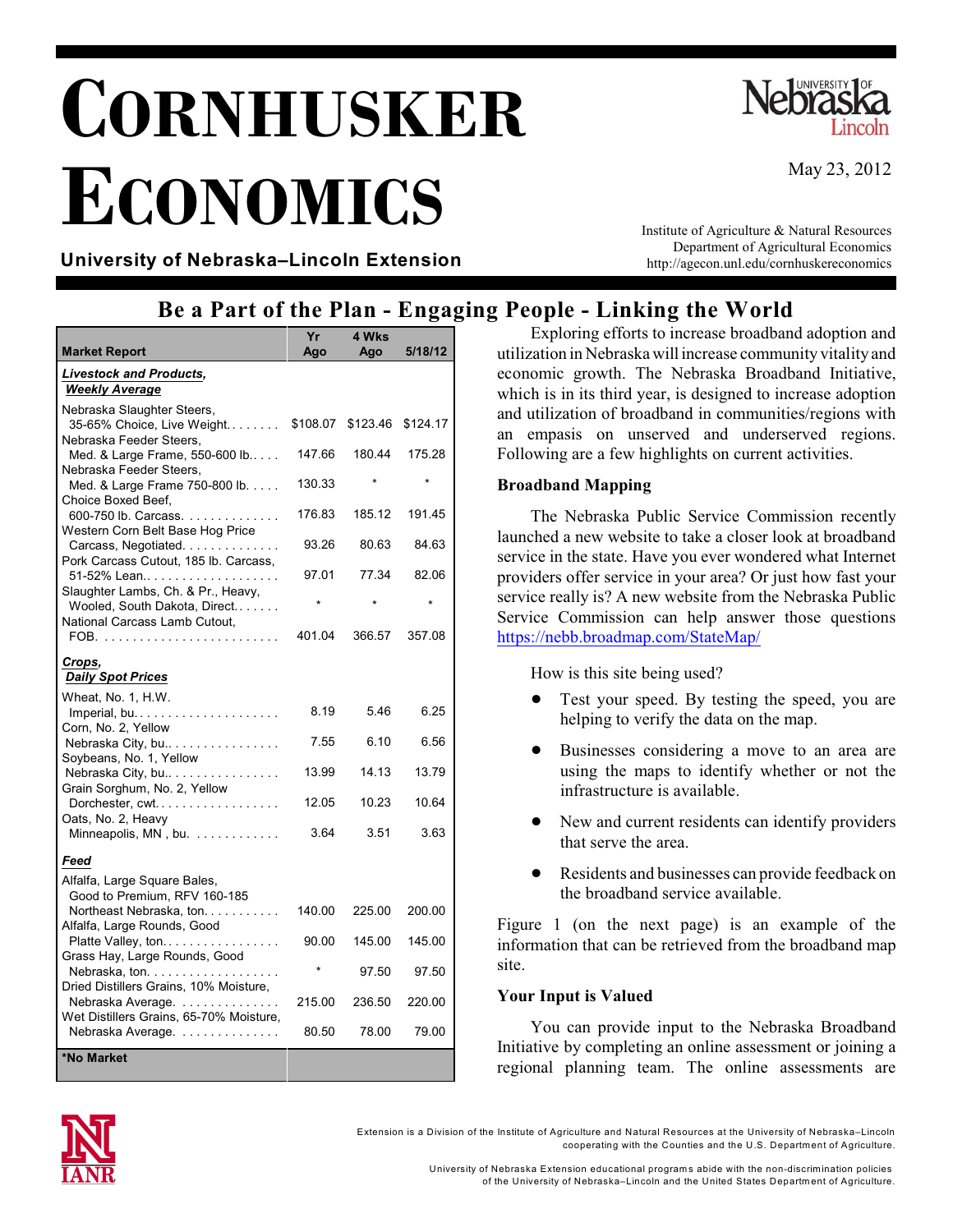organized by community sectors including: Community Leadership, Economic Development, Telecommunications, Infrastructure, Teleliteracy and Adoption, Advanced TechnologyTraining, PublicLibrary Services, Education, Health Care, Local Government and Community Services and Agriculture.

#### **Figure 1.**

you didn't even realize you needed! Registration will be available at [http://broadband.nebraska.gov.](http://broadband.nebraska.gov)

#### **Broadband Site Launched in April**

To follow the progress of this initiative, a broadband website was launched in April. On this site you can learn about other activities, including best practice videos,

household and business surveys and regional activities.

The University o f N e b r a s k a A g r i c u l t u r a l E c o n o m i c s Department and the Panhandle Research and Extension C e n t e r a r e c o o p e r a t i v e l y working with the Nebraska Information Technology C o m m i s s i o n Community Council

The education community sector has already had more than 360 individuals statewide complete the assessment. Audiences who have taken this assessment include school technology coordinators, technology teachers, school board members, administrators, college and university faculty and staff. Of those responding:

- 20.6 percent believe technology is beginning to be integrated into the curriculum.
- 51.4 percent believe information technology is integrated into much of the curriculum and school operations.
- ! 25.9 percent see their school as a highly networked environment.
- In five years, 81 percent want to see their school as a highly networked environment.

Ideas were also shared on what needs to be in place to improve the system. You can help influence the Nebraska Broadband Initiative by sharing your ideas on any of the community sectors at [http://broadband.nebraska.gov.](http://broadband.nebraska.gov)

#### **Connecting Nebraska Conference**

Plan now to join in this conference on October 2, 2012 in Lincoln, Nebraska. Google Vice President and Chief Internet Evangelist, Vint Cerf, will headline this landmark event. Coordinated by the AIM Institute, the **2012 Broadband Connecting Nebraska Conference** promises to present the information you want – and some (NITC) and the Nebraska Depart-ment of Economic Development (DED) to create a statewide broadband plan. This project, funded through the Nebraska Public Service commission, is part of a larger Department of Commerce's National Telecommunication and Information

NEBRASKA BROADBAND

Designation of the local division in



de Conference October 2, 2012

Broadband steering team members include: Gene Hand and Don Gray, Nebraska Public Service Commission; Anne Byers, Nebraska Information and Technology Commission; Tim O'Brien and Allison Hatch, State of Nebraska Department of Economic Development; Rod Armstrong, AIM Institute; Roger Terry, University of Nebraska-Lincoln Ed Media; Charlotte Narjes and Becky Vogt, University of Nebraska-Lincoln Center for Applied Rural